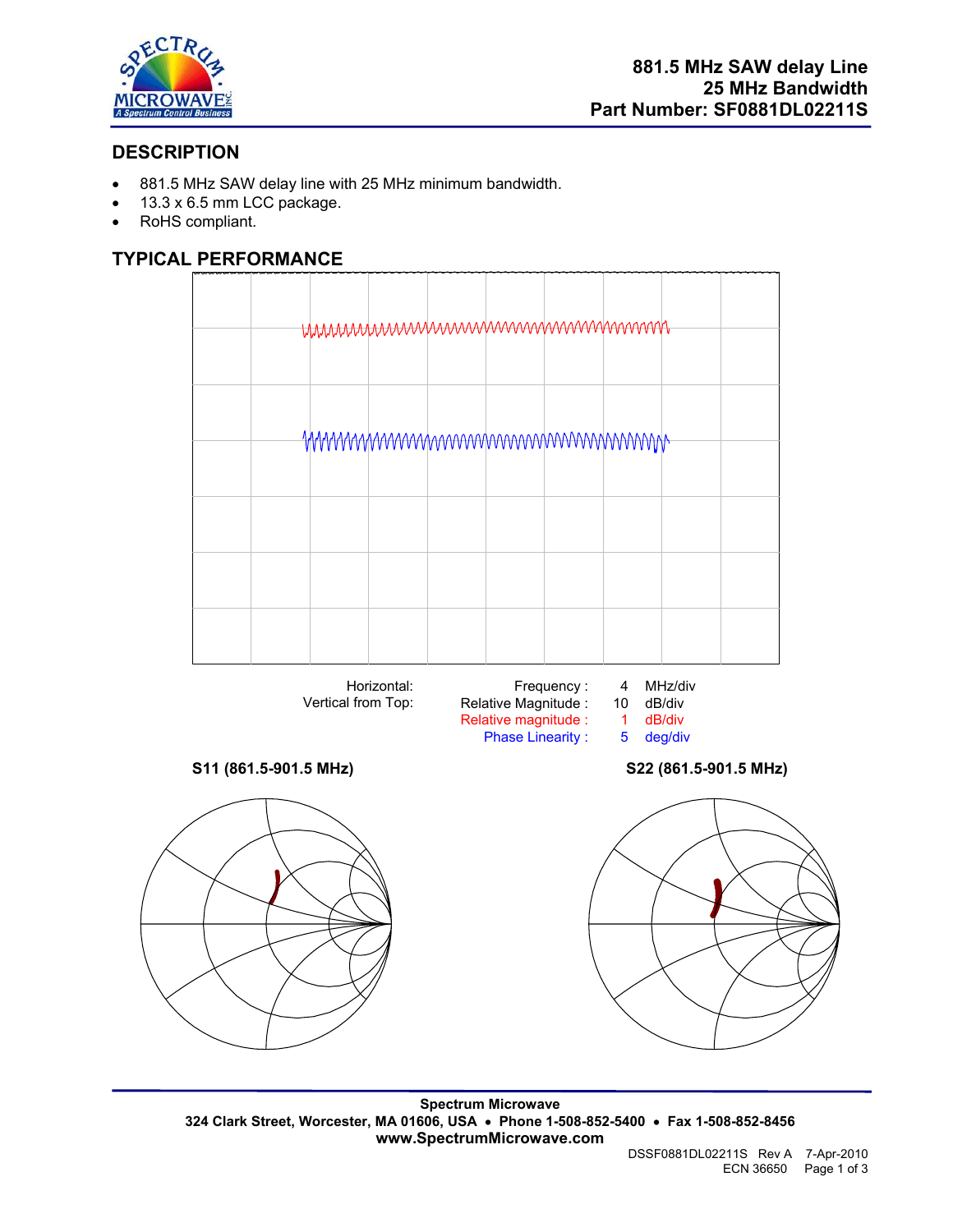

## **SPECIFICATION**

| Parameter <sup>2</sup>                                                | <b>Min</b> | <b>Typ</b> | <b>Max</b> | <b>Units</b> |
|-----------------------------------------------------------------------|------------|------------|------------|--------------|
| Center Frequency (Fc) <sup>1</sup>                                    |            | 881.5      |            | MHz          |
| Lower Passband Frequency                                              | 869        |            |            | <b>MHz</b>   |
| <b>Upper Passband Frequency</b>                                       |            |            | 894        | MHz          |
| Amplitude Ripple over any 1.25 MHz interval <sup>2</sup>              |            | 0.6        | 1.0        | $dB$ p-p     |
| RMS Phase Ripple over any 1.25 MHz interval <sup>2</sup>              |            | 1.2        | 1.8        | deg          |
| <b>Insertion Loss</b>                                                 |            | 21.2       | 22.5       | dB           |
| Delay $3$                                                             | 2.000      | 2.024      |            | us           |
| RF Feedthrough Suppression (GBD) <sup>3</sup>                         | 30         | 40         |            | dB           |
| Triple Travel Suppression (GBD) <sup>3</sup>                          | 30         | 35         |            | dB           |
| Source and Load Impedance                                             |            | 50         |            | ohms         |
| Output 3 <sup>rd</sup> Order Intercept Point (IP3) (GBD) <sup>3</sup> |            | $+13$      |            | dBm          |
| Temp Coefficient of Delay                                             |            | 94         | 100        | ppm/°C       |
| <b>Ambient Temperature</b>                                            |            | 25         |            | $^{\circ}C$  |

Notes: 1. Fixed Reference.

- 2. To be satisfied across the interval bounded by the Upper and Lower Passband Frequencies.
- 3. GBD = Guaranteed by design.

# **MAXIMUM RATINGS**

| Parameter                          |     |    | lla X |        |
|------------------------------------|-----|----|-------|--------|
| Storage Temperature Range          | -40 |    | 85    | $\sim$ |
| <b>Operating Temperature Range</b> | 20  | 25 |       |        |
| Input Power Level                  |     |    |       | dBm    |

## **MATCHING CIRCUIT**



| Typical component values: | $\text{Ls1} = 8.2 \text{ nH}$ | $\text{Ls2} = 8.2 \text{ nH}$ |
|---------------------------|-------------------------------|-------------------------------|
|                           | $Cp1 = 5.6 pF$                | $Cp2 = 5.6 pF$                |

Notes:

1. Recommend use of 2% tolerance matching components. Inductor Q=45.

2. Tuning values shown are for reference only. Values may change depending upon board layout.

**Spectrum Microwave 324 Clark Street, Worcester, MA 01606, USA** • **Phone 1-508-852-5400** • **Fax 1-508-852-8456 www.SpectrumMicrowave.com**